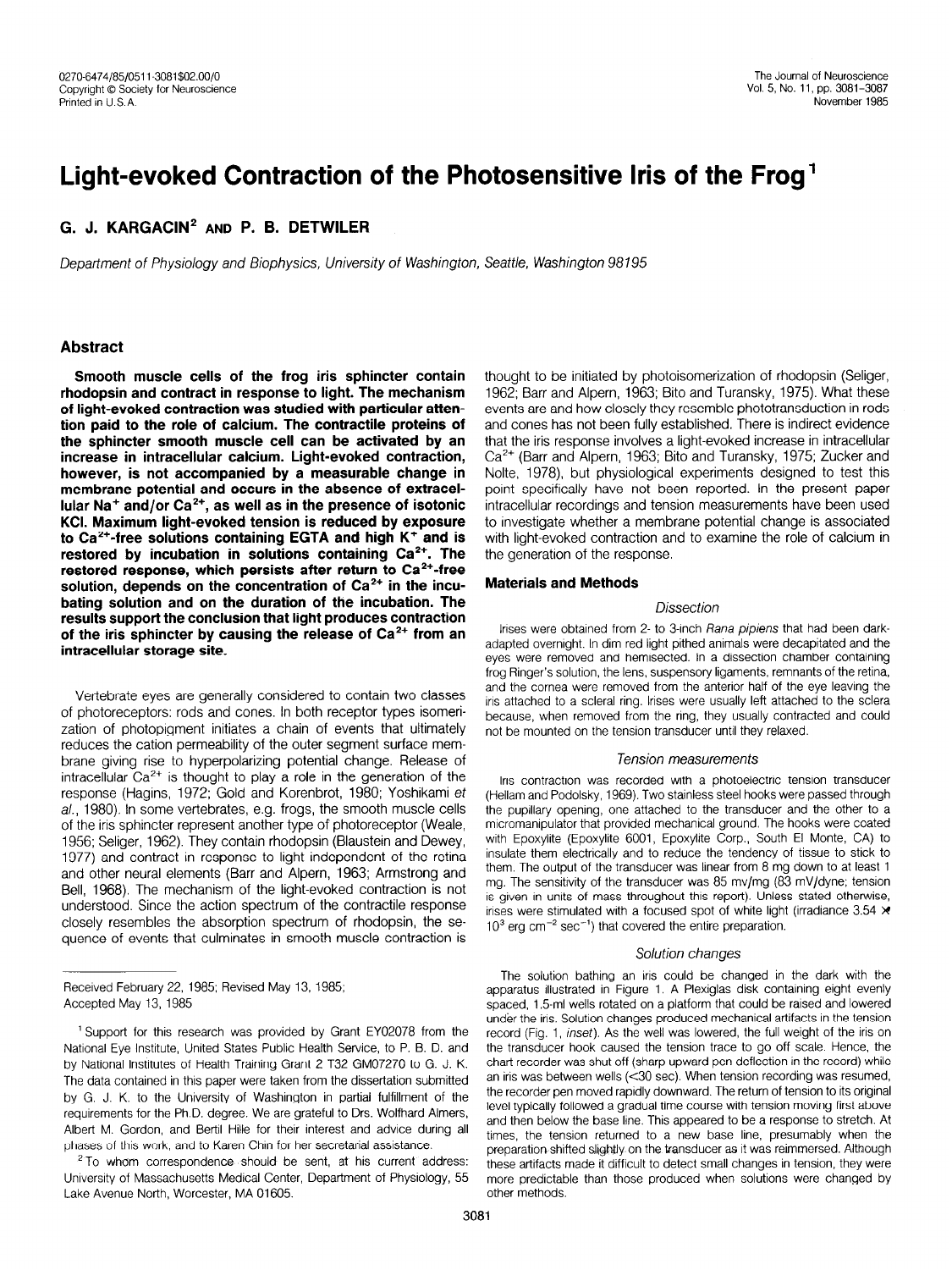### 3082 Kargacin and Detwiler



figure 7. Tension recording and solution changes. The iris was suspended anterior side upward between two stainless steel hooks, one attached to a tension transducer and the other to a fixed support. The apparatus used to change solutions is shown in partial cross-sectlon. The upper platform could be raised and lowered by means of a cam. When the platform was in the raised position the preparation was immersed in the solution contained in one of eight wells milled into a Plexiglas disk. To change solution the platform was lowered, the disk was rotated to the desired well, and the platform was raised. The inset shows typical artifacts recorded by the tension transducer during a solution change beginning at  $t = 2.7$  min (both wells contained normal Ringer's solution; see the text for details).

#### Intracellular electrical recording

Microelectrodes with long (2 to 5 cm) flexible shanks and resistances of 200 to 400 megohms were pulled on a Livingston horizontal puller and filled with either 4 M potassium acetate or 3 M KCI. Control recordings made from contracting muscle cells in the frog stomach and heart indicated that these microelectrodes were suitable for penetrating small contractile cells without causing damage.

Intracellular recordings from sphincter smooth muscle cells were obtained most easily when the iris was penetrated from the posterior surface. For these experiments, the iris was plnned anterior-side down on a layer of Sylgard in a small Plexiglas well. Light stimuli were delivered to the iris from below. For simultaneous measurements of membrane potential and tension, the iris was mounted on the hooks of the tension transducer anterior-side down and illuminated from below.

#### Extracellular electrical recording

For extracellular electrical measurements, irises with the cornea still attached were pinned, cornea-side down, over a loop of silver wire (ground electrode) resting on a layer of Sylgard at the bottom of a Plexiglas chamber. Tungsten wire electrodes, blunt-tipped glass electrodes filled with Ringer's solution, and silver wires positioned near the pupillary margin were used in different experiments as recording electrodes.

#### Solutions

The normal composition of Ringer's solution was: NaCI, 117 mM; KCI, 2.5 mм; CaCl2, 2 mм; MOPS (3-(N-morpholino)propanesulfonic acid), 4 mм, pH 7.4. Na+-free Ringer's solution was made by a 1:l replacement of NaCl with choline chloride.  $Ca^{2+}$ -free solution contained 0  $Ca^{2+}$  and 2 mm EGTA (ethyleneglycol-bis-( $\beta$ -aminoethyl ether)-N,N,N',N'-tetra-acetic acid). Increases in the concentration of K<sup>+</sup> or Ca<sup>2+</sup> or the addition of tetraethylar ium bromide (TEABr) were compensated for by the iso-osmotic replacement of NaCl. Hypertonic Ringer's solution was made by the addition of 250 mm sucrose (2 times) or 125 mm sucrose (1.5 times). Nifedipine, D600, formamide, A23187, and caffeine when used were added to standard Ringer's solution at the indicated concentration. In order to avoid results due to effects on autonomic nerve endings in the iris, atropine (1.4  $\mu$ M), propranolol (3.3  $\mu$ M), and phenoxybenzamine (3.6  $\mu$ M) were added to all solutions. At these concentrations autonomic blocks did not alter resting tension and did not affect the amplitude, latency, or time course of light-evoked contractions.

The drugs used were: atropine sulfate (Burroughs Wellcome, Co., Research Triangle Park, NC); formamide, caffeine, TEABr, and MOPS (Sigma Chemical Co., St. Louis, MO); propranolol hydrochloride (Ayerst Laboratories, Inc., New York, NY); phenoxybenzamine hydrochloride (Smith Kline and French Laboratories, Philadelphia, PA); A23187 (Calblochem-Behring Corp., La Jolla, CA); nifedipine (Pfizer Laboratories, New York, NY); and D600 (Knoll Pharmaceutical Co., Whippany, NJ).

#### Ca<sup>2+</sup> Depletion and Loading Experiments

Solutions. All solutions contained 80 mm K<sup>+</sup>, 20 mm EGTA, and 6 mm free  $Mg^{2+}$ . Potassium hydroxide was combined (4:1) with EGTA,  $MgCl<sub>2</sub>$  and Ca(OH)<sub>2</sub> (when used) were added, and pH was adjusted to 7.0 with MOPS. The amount of  $Ca<sup>2+</sup>$  and Mg<sup>2+</sup> required to obtain the desired free concentrations of these ions was calculated with stability constants from Fabiato (1981) and Godt (1974). For some experiments, solutions were made with Na+ instead of K<sup>+</sup>. When used, nifedipine or D600 was added without substitution to the desired solution.

Depletion and loading protocols. In these experiments light-adapted frogs were used, and irises, prepared in room light, were initially depleted of Ca<sup>2</sup> as follows. While in low  $Ca^{2+}$  solution (pCa 8), they were exposed to light for 15 min, dark-adapted for 5 min, re-exposed to light for 5 min, and then darkadapted for 20 min. At this time loading experiments were started. The protocol for loading will be described later.

#### Results

#### Basic observations

Resting tension in darkness. The resting tension recorded from a freshly mounted iris showed small rapid tension fluctuations superimposed on larger, more gradual changes (Fig. 2). Figure 2, A and B, displays the tension fluctuations at different gains and time bases. The tension record in Figure 2C is from the same iris but recorded 90 min later. It shows that, with time, the spontaneous changes declined in frequency and amplitude. Since this was a consistent observation, irises were routinely mounted on the tension transducer 1% to 2 hr before an experiment was started.

Light response. Figure 3 shows the typical response of a darkadapted iris to a 5-min step (Fig. 3A) and a 1.4-sec flash (Fig. 3B) of bright light. Tension developed during the step peaked in less than 30 sec and then declined to a plateau that was maintained until the light was turned off. In some experiments the plateau was not



Figure 2. Spontaneous changes in resting tension in darkness. A, Slow changes in tension recorded shortly after an iris was mounted on the tension transducer. B, Expanded portion of the trace in A from 50 min to 70 min showing small rapid fluctuations superimposed on the slow tension changes. C, Resting tension recorded 1% hr later. All records are from the same iris bathed in normal Ringer's solution (without autonomic blockers).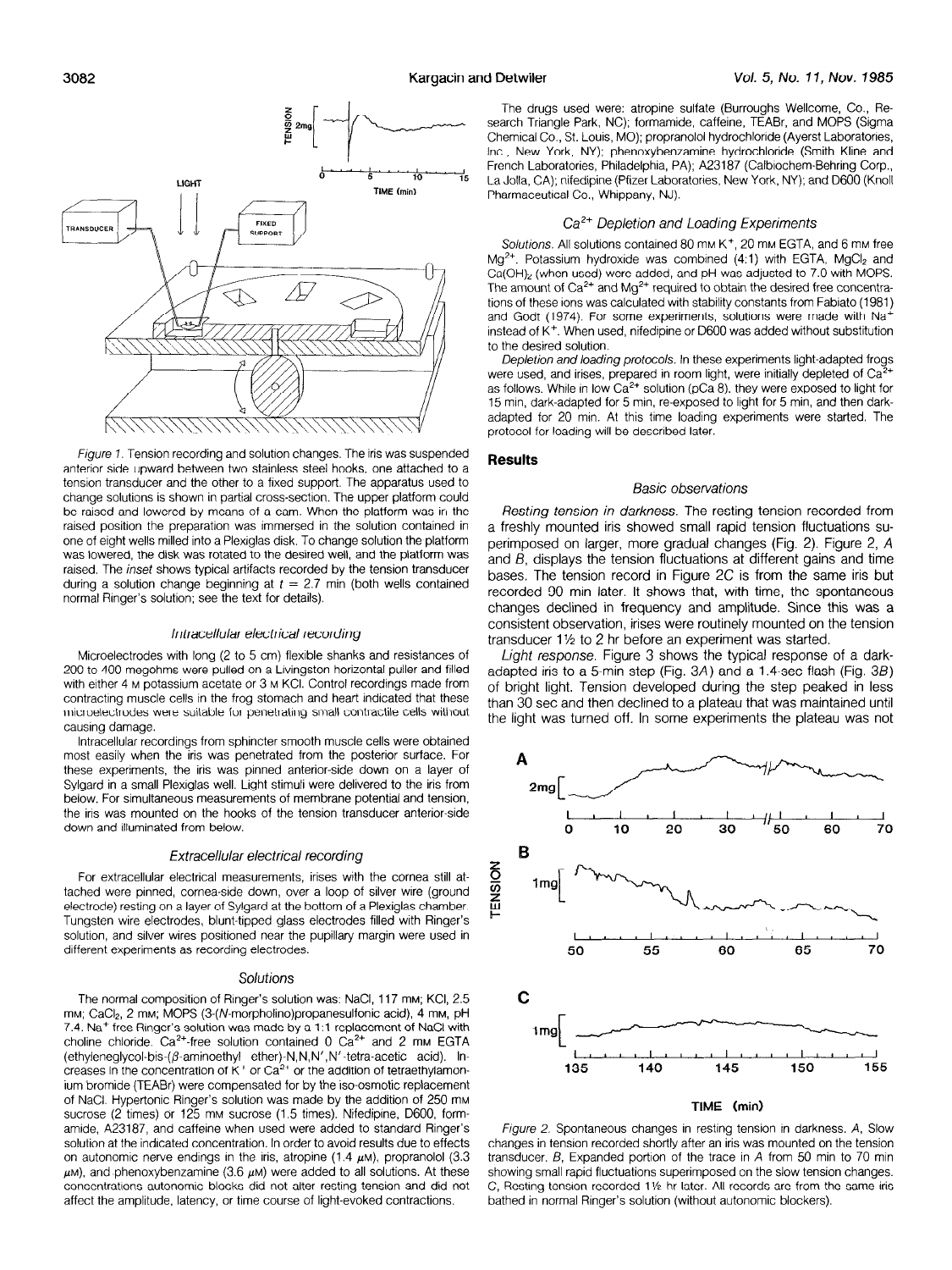

Figure 3. Iris light responses. A, Tension developed by an iris during a 5 min light step. The response shown is typical of those observed in most irises. In a few cases tension either increased or decreased gradually during the plateau phase of the response.  $B$ , Tension developed by a second iris in response to a 1.4-sec light flash.

maintained, and tension either slowly increased or decreased with time. Maximum light-evoked tension varied in different irises as did the peak-to-plateau ratio. Maximum amplitude contractions evoked by 1.4-sec flashes had a mean latency of  $1.03 \pm 0.18$  sec ( $\pm$ SD) and a time to peak of  $4.9 \pm 0.3$  sec. Dimmer flashes evoked smaller responses with longer latencies. The observed light responses were similar to those reported by Barr and Alpern (1963).

#### Control of contraction by intracellular  $Ca<sup>2+</sup>$

Exposure of visceral smooth muscle to solutions containing high K or  $Ca<sup>2+</sup>$  ionophores produces contractions that are triggered by an increase in intracellular  $Ca^{2+}$  due, at least in part, to the movement of extracellular  $Ca^{2+}$  into the cells (Pressman, 1972; Bolton, 1979; Kuriyama, 1981). Calcium's ability to initiate contraction of sphincter  $s$  is equal to  $\sigma$  is the effect of the effect of  $\sigma$  and  $\sigma$  is the effect of  $\sigma$   $\sigma$ <sup>2+</sup> is the effect of  $\sigma$ <sup>2+</sup> is the effect of  $\sigma$ <sup>2+</sup> phores and high K+ solutions on resting directions of our none  $\frac{1}{2}$  and absence of extractlular  $\frac{1}{2}$ . It was necessary to investigate to investigate the investigate of  $\frac{1}{2}$ . und abounce of extractment of the was necessary to investigate this tissue because iris sphincter, unlike other types of smooth muscle, is embryologically derived from neural ectoderm rather than mesoderm.  $\frac{1}{2}$ 300000111.

ylsulfoxide (DMSO) and addition to DVSO) and addition to give a final solution to give a final solution to give ylsulfoxide (DMSO) and added to Ringer's solution to give a final concentration of  $10^{-5}$  M in approximately 0.1% (v/v) DMSO. Solvent alone (0.1% and 0.2% DMSO,  $v/v$ ) had no effect on resting tension. Bathing the iris in standard Ringer's solution containing A23187 caused, after a latency of approximately 2 min, a slowly developing sustained contraction (Fig. 4A). In the presence of ionophore, maximum tension depended on extracellular  $[Ca^{2+}]$ . In the experiment of Figure 4B, an iris was bathed sequentially in A23187 solutions containing 2, 1, 0.5, 0.1, and 0 mm  $Ca<sup>2+</sup>$ . Tension was greatest in 2 mm Ca<sup>2+</sup> and decreased as extracellular Ca<sup>2+</sup> was reduced.

Responses to elevated extracellular  $K^+$ . Figure 5A shows a typical response to high  $K^+$  (50 mm) Ringer's solution. It consists of three phases: an initial rapid contraction, a relaxation, and a second, slowly developing sustained contraction. Although the general characteristics of the high K<sup>+</sup> contracture were similar in all preparations, details of the tension changes varied greatly from iris to iris. Nevertheless,  $K^+$  contractures always required extracellular  $Ca<sup>2+</sup>$ . Figure 5,  $B$  and C, shows the response of an iris to high K<sup>+</sup> in the absence and presence of  $Ca<sup>2+</sup>$ . The results of these experiments and those with A23187 indicate that, in spite of its unique embryological origin, the contractile proteins of sphincter smooth muscle can be activated by a rise in intracellular  $Ca<sup>2+</sup>$ .

#### Electrical measurements

The contractile responses of the iris sphincter to A23187 and high  $K^+$  depend on the presence of extracellular  $Ca^{2+}$  and thus presumably involve the movement of  $Ca<sup>2+</sup>$  across the sarcolemma of the smooth muscle cells. This suggests that light-evoked contraction of the cells might also depend on  $Ca<sup>2+</sup>$  influx and might be accompanied by a membrane potential change.

Penetration and resting potentials. It was difficult to record from cells when the iris was penetrated from its anterior surface because electrodes usually broke, possibly upon contact with guanine crystals in the iridophore cells (see Fig. 1 in Nolte and Pointner, 1975). When the iris was approached from its posterior surface, electrodes first encountered a layer of cells with low resting potentials  $(-5)$  to  $-20$  mV) followed by cells with resting potentials ranging from  $-40$ to  $-80$  mV. Electrodes advanced further into the iris often broke and very rarely recorded resting potentials. The superficial cells with low membrane potentials were probably pigment epithelial cells since cells with  $-5$ - to  $-20$ -mV resting potentials were found when an electrode was inserted into the iris very near the pupillary margin, a region composed of only posterior pigment epithelium (Nolte and Pointner, 1975). The cells with  $-40$ - to  $-80$ -mV resting potentials were considered to be smooth muscle cells because they had resting potentials similar to those of other types of smooth muscle and were found in the part of the iris where the sphincter muscle is located. Tissue opacity due to a high density of screening pigment prevented the use of intracellularly injected dyes to confirm the position of the recording electrode. The average resting potential of 93 cells considered to be sphincter smooth muscle ceils was -60 93 cells considered to be sphincter smooth muscle cells was  $-60$  $\pm$  13 mV. Similar values were obtained by Bülbring and Hooton (1954) using albino rabbits, in which it is possible to visually identify the sphincter muscle within the iris. Intracellular recording during light-evoked contractions. Light-

evoked contraction of the iris was not accompanied by an obvious. Light evoked contraction of the iris was not accompanied by an obvious or consistent change in membrane potential. Figure 6 shows simultaneous recordings of tension from the whole iris and membrane potential from four different smooth muscle cells. No potential from the potential from the cells. No potential from the cells. No potential from the cells. No possible cells. No possible cells. No possible cells. No possi potential from four unferent simplem muscle cens. In potential the of them (Fig. 6, A and D), the electrode came of the cellulas, in  $\frac{d}{dx}$  or alchit (Fig. 0,  $\pi$  and  $D$ ), the electrode cannel out of the electrode during contraction; in the other two (Fig.  $6, B$  and C) the electrode stayed in the cell, but no reproducible potential changes are apparent. Similar electrical measurements from 93 cells, some at a higher gain, failed to reveal any consistent changes of membrane potential during light-evoked contractions.

Several attempts were made to block contraction of the iris sphincter so that membrane potential could be recorded without contraction-induced artifacts. Caffeine (10 mm) or 1 m formamide (Cordoba et al., 1979) greatly reduced the mechanical response of the iris to light without changing the resting membrane potential but did not reveal any light-induced potential changes (18 and 11 cells, resepctively). Light-evoked contractions were also reduced by bathing the iris in hypertonic Ringer's solution but, under these conditions. intracellular recordings were not possible, presumably because the cells were shrunken.<br>If iris smooth muscle cells were damaged by microelectrode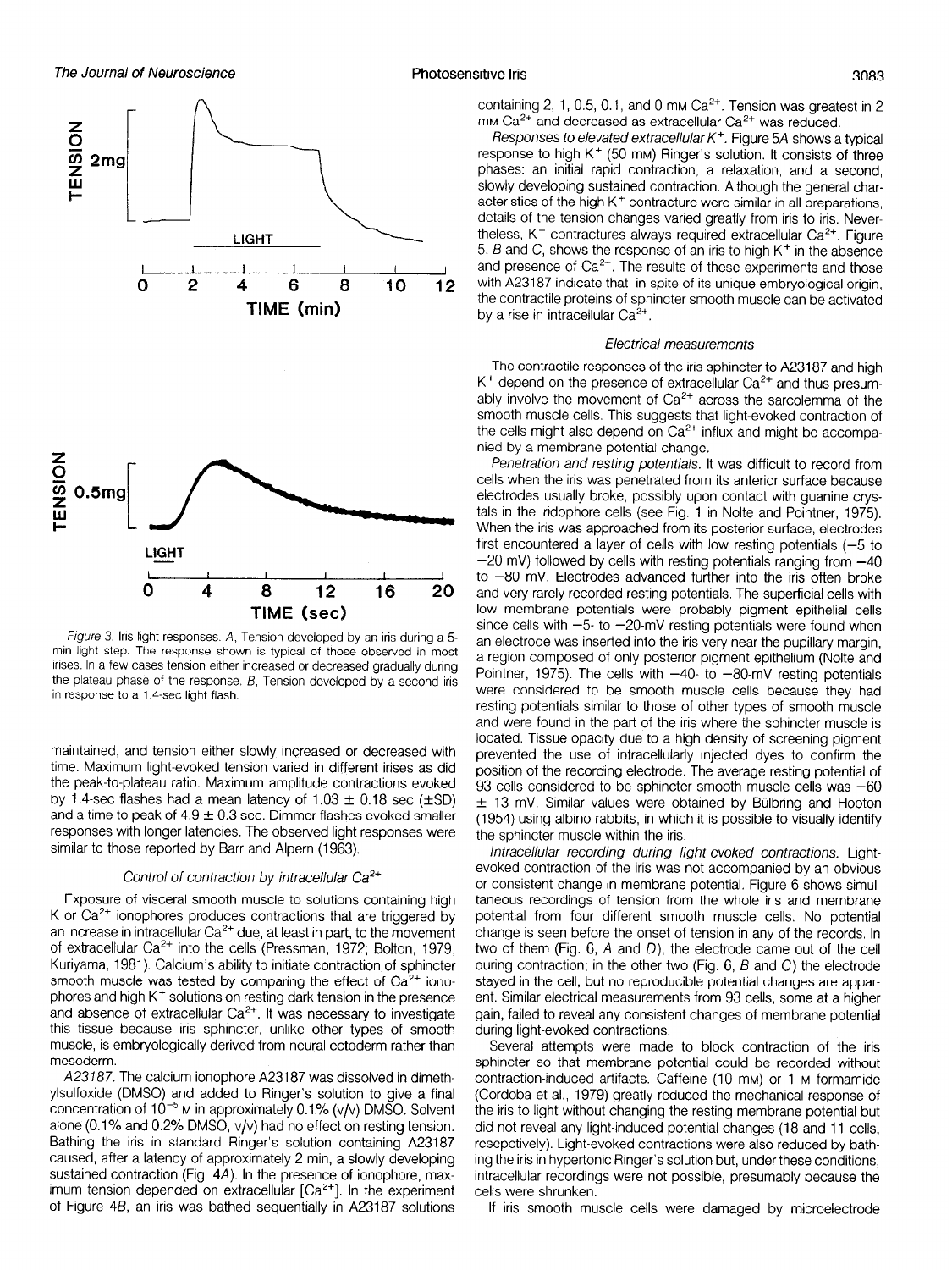Figure 4. Effect of  $Ca^{2+}$  ionophore. The contractile response of an iris to  $10^{-5}$  M A23187 in normal Ringer's solution is shown in  $A$ .  $B$ shows the dependence of the tension developed in A23187 on external [Ca<sup>2+</sup>]. All solutions contained  $10^{-5}$  M A23187. External Ca<sup>2+</sup> concentrations were as follows: 0 to 12 min, 2 mm Ca<sup>2+</sup>; 12 to 14 min, 1 mm Ca<sup>2+</sup>; 14 to 16 min, 0.5 mm Ca<sup>2+</sup>; 16 to 18 min, 0.1 mm Ca<sup>2+</sup>; 18 to 22 min,  $0 \text{ Ca}^{2+}$ ,  $2 \text{ mm}$  EGTA. Experiments were conducted in darkness.



impalement or if light-induced inward and outward currents exactly balanced one another, any potential changes produced by light might not have been detected. To determine whether this was the case, cells were impaled in the presence of elevated extracellular  $Ca<sup>2+</sup>$  and in the presence of tetraethylamonium ion. Any membrane depolarization accompanying  $\cos^2t$  influx should be averaged in increased external Ca'+. High Ca\*+ solutions have also been found to stabilize the resting potential of the cells in other preparations and to facilitate electrical recording (Stefani and Steinbach, 1969; Singer and Walsh, 1980). Extracellular tetraethylamonium ion blocks K+ channels in many cells and therefore might reveal a membrane depolarization that is ordinarily obscured by an outward  $K^+$  current. Experiments conducted in the presence of 16 and 32 mm  $Ca<sup>2+</sup>$  (10 and 14 cells, respectively) or 50 mm TEABr and 8 mm  $Ca<sup>2+</sup>$  (17 cells) did not unmask any light-induced changes in membrane potential, nor did those conducted in the presence of 50 mm TEABr and 10 mm caffeine (28 cells).

Extracellular recording. The possibility that a sampling problem was responsible for our failure to observe membrane potential changes associated with light-evoked contraction was investigated with good according the recording techniques. We investigate with standard extracellular recording techniques. Comy this ap  $p$ ivach we were unable to record any extractional potential change. used of during ight sydned contraction of the instrument ine method. used, electroretinograms were routinely recorded when small remnants of retina were left attached to the iris. This was true when the recording electrode was 1 or 2 mm away from a piece of retina that was as small as or smaller than the sphincter muscle.

### Light responses in different bathing solutions

 $S_{\rm eff}$  in ward movement of  $C_{\rm eff}$  would be expected to be accompance inward movement or Ca<sup>-1</sup> would be expected to be accompanied by membrane depolarization, the above results suggest that light-evoked contraction is not triggered by  $Ca<sup>2+</sup>$  influx. This is

Figure 5. Calcium dependence of high K contracture. The typical response of an iris to high K<sup>+</sup> in Ringer's solution containing 2 mm  $Ca<sup>2+</sup>$  consists of an initial contraction followed by relaxation and a second contraction  $(A)$ . Both contractile phases of the contracture are absent in  $Ca<sup>2+</sup>$  free solution (B) and are restored by the addition of Ca<sup>2+</sup> (C). A was recorded from a different iris than B and C. The differences in the appearance of the high K<sup>+</sup> contracture in A and C are typical of variations observed from iris to iris. Experiments were conducted in darkness. High K<sup>+</sup> solutions contained 50 mm K<sup>+</sup>, and Ca<sup>2+</sup>-free solutions contained 0 Ca<sup>2+</sup> with 2 mm EGTA.





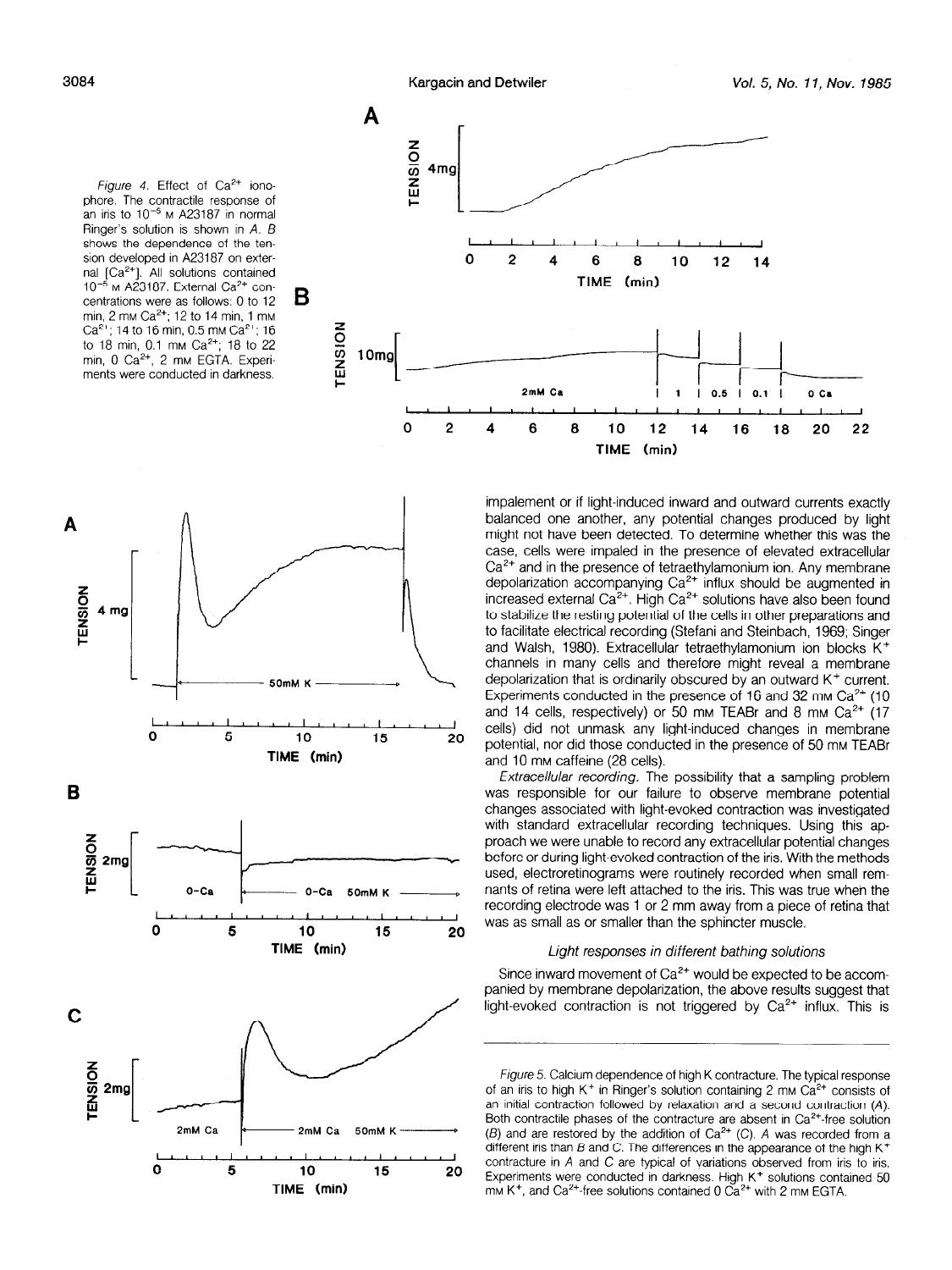

Figure 6. Membrane potential records made during light-evoked contractions. A to D are simultaneous recordings of membrane potential and contractile tension in four different experiments. The upper trace in each record is membrane potential, the lower trace is contractile tension. The bar indicates the delivery of a 1.4-sec flash of white light. Identical experiments were conducted in different external solutions (see the text) and also failed to reveal any membrane potential changes associated with light-evoked contraction.

consistent with observations that light-evoked contractions are not reduced by the  $Ca^{2+}$  channel blockers nifedipine (10<sup>-5</sup> M) and D600  $(10^{-6}$  M) and, unlike the contractions evoked by high K<sup>+</sup> or A23187, occur in Ca<sup>2+</sup>-free solutions (Fig. 7A). Light responses in Ca<sup>2+</sup>-free solutions also occur with or without  $Mg^{2+}$ , in the presence of high concentrations of EGTA (20 and 60 mM), and when the cells are depolarized by high K<sup>+</sup> (Fig. 7B). When experiments in low  $Ca^{2+}$ were continued for long periods of time there was a slow decline in the amplitude of the light response (Fig. 7C). Responses evoked every 2 min by 1.4-sec flashes declined to half-maximum over times ranging from 8 to 44 min. The rate of decline appeared to depend upon the frequency of stimulation, but variations from iris to iris made quantitation impractical.

# Loading and unloading of intracellular  $Ca<sup>2+</sup>$  stores

Although extracellular  $Ca^{2+}$  is not required for light-evoked contraction, the slow decline of the response in  $Ca<sup>2+</sup>$  free solution suggests, the sign accuracy of the response in our medication.  $t_{\text{c}}$  and  $t_{\text{c}}$  maticolation of poor may be inversed in and the case, making the plasma membrane more permeable to  $Ca^{2+}$  and exposing irises bathed in  $Ca^{2+}$ -free solution to long-duration light steps should deplete the pool more rapidly. Figure 8 shows  $t$  ight steps shower depicte the pool more rapidly. I ight to show containing 8 mm Cantaining Bached in Oak was reduced considerably was reduced considerably was reduced considerably containing 8 mm  $K^+$  and 20 mm EGTA was reduced considerably by a single 5-min light step but not by a 1-min step. The different effect of the 5-min versus the 1-min conditioning light was not due to a change in adaptational state since similar results were obtained when longer ( $\geq$ 30 min) dark intervals were used between light exposures.  $T$ uts are consistent with the existent with the existence of a light-controlled of a light-controlled of a light-controlled of a light-controlled of a light-controlled of a light-controlled of a light-controlled of a lig

First results are consistent with the existence or a light-control  $Ca<sup>2+</sup>$  pool and would be unlikely if the decline of the light response during long exposures to  $Ca<sup>2+</sup>$  free solution were due to cell injury. The following experiments provide further physiological evidence for the involvement of a releasable  $Ca<sup>2+</sup>$  store by demonstrating that the light responses of  $Ca^{2+}$ -depleted irises can be restored by reexposing them to  $Ca^{2+}$ . Figure 9 shows that the peak light response of a Ca<sup>2+</sup>-depleted iris (i.e., one treated as in Fig. 8A) increases after incubation in the dark for 15 min in high  $K^+$  solution containing 7.9 mm Ca<sup>2+</sup>. When irises were bathed in Ca<sup>2+</sup> solutions that contained 80 mm Na<sup>+</sup> instead of K<sup>+</sup> there was little, if any, increase



Figure 7. Light responses in Ca<sup>rel</sup>-tree solutions, white light flashes of 1.4 sec duration (bars) were delivered to the iris every 2 min throughout the experiments. A, At  $t = 14$  min the external solution was changed from normal Ringer's solution to  $Ca^{2+}$  free solution. B, Continuation of the record in A. AT  $t = 32$  min the external solution was changed to high K<sup>+</sup> (50 mm), Ca<sup>2+</sup>-free solution. C, Record from a second iris snowing gradual decline of the lig response auring proiongea ex solutions contained 2 mm EGTA.

in the light response and only a small contraction developed during the incubation. Nifedipine  $(10^{-5}$  M) and D600 (0.2 mM) inhibited the recovery of the light response and reduced the contraction during incubation in solutions containing  $Ca<sup>2+</sup>$  and  $K<sup>+</sup>$ . The latter result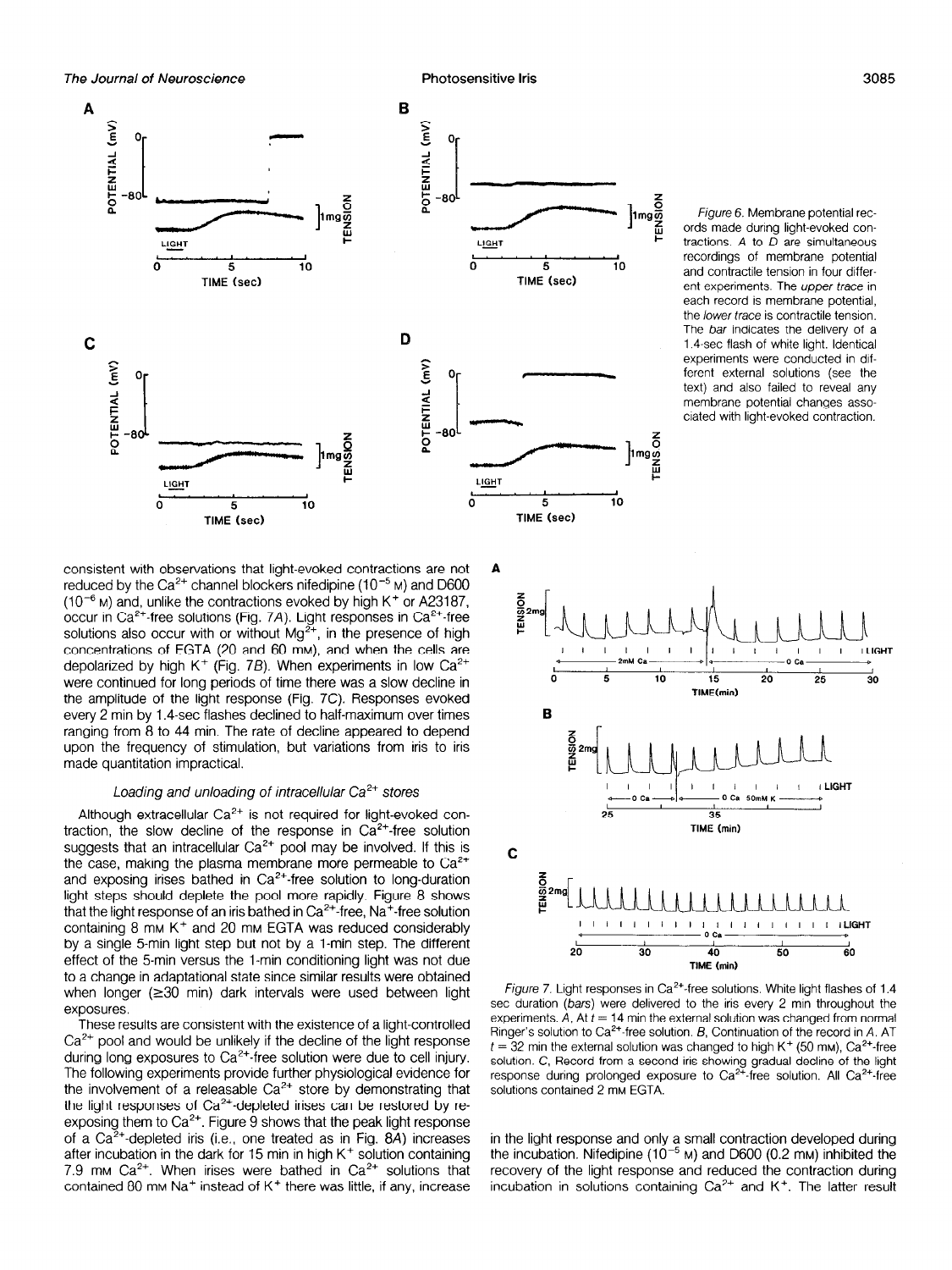suggests that external  $Ca^{2+}$  gains access to the light-sensitive intracellular pool through surface membrane Ca channels opened in the presence of high  $K^+$ . Loading of the pool in the presence of Na<sup>+</sup> might be much slower because these channels are closed and because Na:Ca exchange would tend to buffer intracellular Ca<sup>2+</sup>.

Loading versus  $Ca^{2+}$  concentration.  $Ca^{2+}$ -depleted irises were incubated in different  $Ca^{2+}$  solutions (as in Fig. 9), and the difference in the peak light-evoked tension before and after  $Ca<sup>2+</sup>$  incubation was used as a measure of loading. Measurements were made in sets of three. In the first and third measurements, an iris was exposed to the same  $Ca<sup>2+</sup>$  concentration. The average loading of the lightcontrolled Ca<sup>2+</sup> pool that took place was determined and compared





Figure 8. Calcium depletion. Exposure of  $Ca<sup>2+</sup>$ -depleted irises to light rigule of Calcium depletion. Exposure of Ca -depicted inses to light caused the amplitude of subsequent light-responses to be reduced. The decrease in light evoked tension depended on the duration of the hirst light  $\alpha$  posule. Hesponses of the institutional steps of light (*light*) were recorded  $ZZ$  run anet the fits was exposed to fight (ferr) for 5 min  $(A)$  and 1 min  $(D)$ . The reduced light response in A was not the result of light adaptation prought on by the 5-min light step since further recovery of the response did not occur when irises were allowed to dark adapt for longer periods of time. Between  $A$  and  $B$  the iris was incubated in a solution containing  $7.9$  mm  $Ca^{2+}$ . Low  $Ca^{2+}$  solution (pCa 8) contained no added  $Ca^{2+}$ , 20 mM EGTA, 80 mM K<sup>+</sup> (see "Materials and Methods").

with the loading during the second measurement. In the experiment illustrated in Figure 10, the loading in pCa 2.7 was 40% of the average loading in pCa 2.1. The results of 27 loading experiments on 13 irises showed that loading was a graded function of the  $Ca<sup>2+</sup>$ concentration with little or no loading occurring in solutions with pCa  $> 5$ .

Loading versus time. The amount of loading of the  $Ca<sup>2+</sup>$  pool that took place during 5-, 10-, and 15-min incubations of Ca<sup>2+</sup>-depleted irises in pCa 2.1 was compared. In five sets of experiments on three irises, the average loading for 5-min Ca<sup>2+</sup> incubations was 55% of the loading after 15.min incubations. No differences were seen between 10- and 15-min incubations. Incubation times shorter than 5 min were not studied because of possible effects of light adaptation. In normal Ringer's solution, light sensitivity after a I-min light exposure takes approximately 5 min to recover.

#### **Discussion**

The results indicate that contraction of light-sensitive smooth muscle can be triggered by an increase in intracellular Ca<sup>2+</sup>. They also demonstrate that light-evoked contraction is not associated with a membrane potential change and can occur in the absence of external Ca<sup>2+</sup>. These findings suggest that the light response may involve the release of  $Ca<sup>2+</sup>$  from intracellular storage sites. Further support for this hypothesis is provided by the  $Ca<sup>2+</sup>$  experiments illustrated in Figures 8, 9, and 10 which show that the strength of light-evoked contraction varied in a manner consistent with the expected changes in the  $Ca^{2+}$  content of an intracellular pool. The site of this pool is unknown. It may be the sarcoplasmic reticulum which is especially well developed in iris sphincter smooth muscle (Bell and DiStefano, 1966; Gabella, 1976) and in smooth muscles capable of contracting in the absence of external  $Ca<sup>2+</sup>$  (Devine et al., 1972). It is also possible that melanin granules in the sphincter muscle cells play a role in the storage of intracellular  $Ca<sup>2+</sup>$  (Brown et al., 1975; Henkatt, 1975; Panessa and Zadunaisky, 1981).

In amphibian smooth muscle, activation of contraction has been estimated to take approximately 250 msec (Fay et al., 1979). The much longer latency of the iris light response  $(-1 \text{ sec})$  indicates that the link between rhodopsin isomerization and  $Ca<sup>2+</sup>$  mobilization is slow and may include several steps. In vertebrate rods, light catalyzes the hydrolysis of cGMP as well as Ca<sup>2+</sup> release (Hubbell and Bownds, 1979; Gold and Korenbrot, 1980; Yoshikami et al., 1980) which has led to speculation about the relationship between these two events (Fatt, 1982; Liebman et al., 1984). Recent work on rods  $\frac{1}{2}$  and contain  $\frac{1}{2}$  contained a conduction of  $\frac{1}{2}$  contained conduction of  $\frac{1}{2}$ and cones describing the presence of a continuous conduct ance in the outer segment membrane (Fesenko et al., 1985; Nakatani and Yau, 1985) provides strong support for the hypothesis that the internal transmitter controlling the light-sensitive conductance in

Figure 9. Restoration of the light response of a  $Ca^{2+}$ -depleted iris. The iris, depleted of  $Ca<sup>2+</sup>$  as in Figure 8A, was exposed to light before (left) and after (right) a 15-min incubation in  $Ca^{2+}$ -containing solution (7.9 mm  $Ca<sup>2+</sup>$ ). The contracture during  $Ca<sup>2+</sup>$  incubation presumably resulted from the movement of  $Ca<sup>2+</sup>$  into the smooth muscle cells through channels opened in high K<sup>+</sup> solution. In other irises, recovery of the light response after  $Ca<sup>2+</sup>$  incubation was evident as long as 20 min after they were returned to low  $Ca<sup>2+</sup>$ solution (not shown).